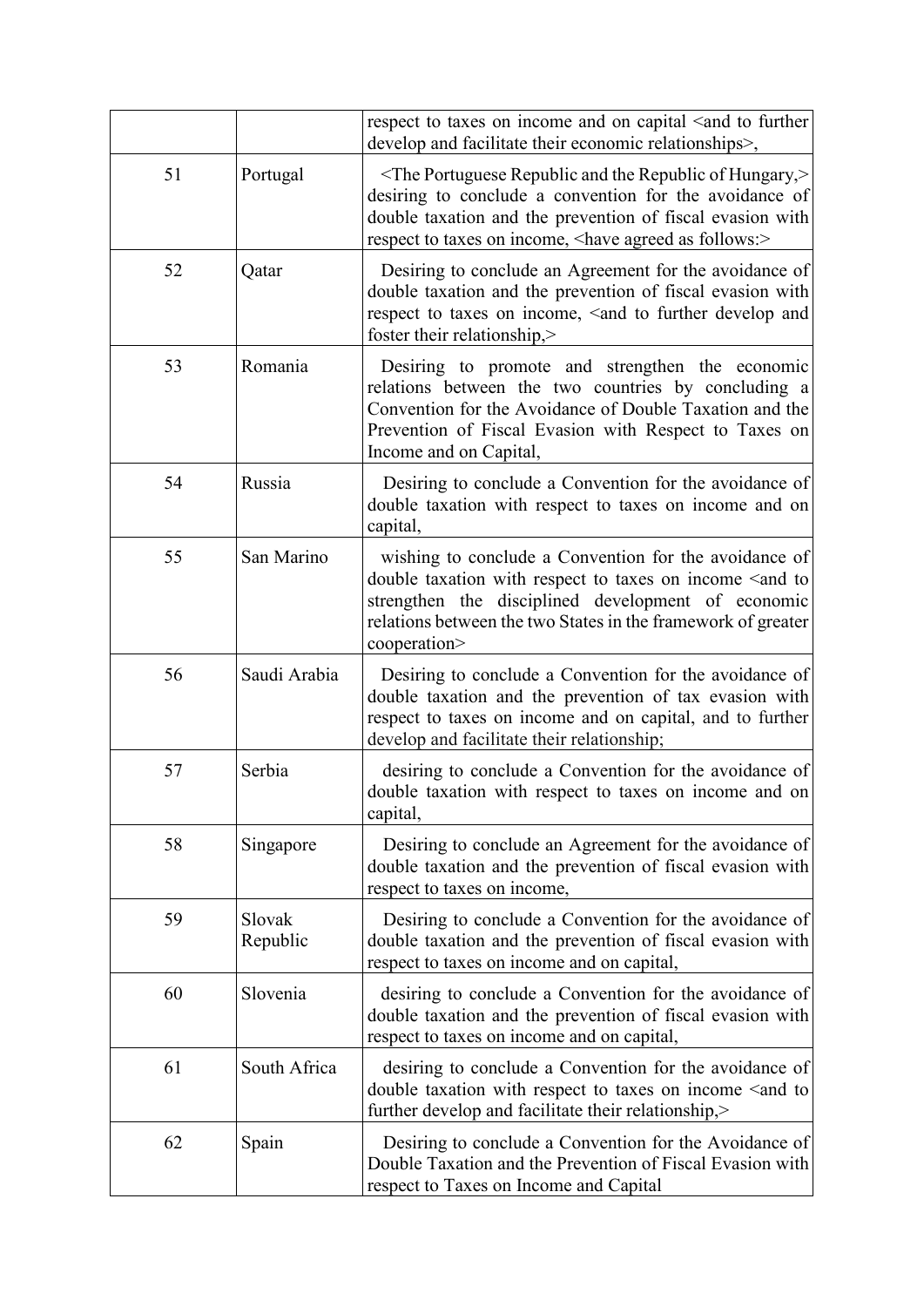| 63 | Sweden                         | desiring to avoid double taxation with respect to taxes on<br>income and on capital                                                                                                                                                                                                                                                         |
|----|--------------------------------|---------------------------------------------------------------------------------------------------------------------------------------------------------------------------------------------------------------------------------------------------------------------------------------------------------------------------------------------|
| 64 | Switzerland                    | DESIRING to conclude a Convention for the avoidance<br>of double taxation with respect to taxes on income and on<br>capital                                                                                                                                                                                                                 |
| 65 | Thailand                       | Desiring to conclude a Convention for the avoidance of<br>double taxation and the prevention of fiscal evasion with<br>respect to taxes on income <and and<br="" develop="" further="" to="">facilitate economic relationship&gt;</and>                                                                                                     |
| 66 | Tunisia                        | Désireux de conclure une convention en vue d'éviter les<br>doubles impositions en matière d'impôt sur le revenu et de<br>promouvoir et renforcer les relations économiques entre les<br>deux pays.                                                                                                                                          |
| 67 | Turkey                         | Desiring to conclude an Agreement for the avoidance of<br>double taxation with respect to taxes on income and to<br>further develop and facilitate their economic relationship                                                                                                                                                              |
| 68 | Ukraine                        | desiring to conclude a Convention for the avoidance of<br>double taxation and the prevention of fiscal evasion with<br>respect to taxes on income and on property, <and<br>confirming their endeavour to the development and their<br/>deepening of mutual relations,&gt;</and<br>                                                          |
| 69 | <b>United Arab</b><br>Emirates | <desiring economic="" mutual="" promote="" relations="" their="" to=""><br/>through the conclusion between them of an agreement for<br/>the avoidance of double taxation and the prevention of fiscal<br/>evasion with respect to taxes on income,</desiring>                                                                               |
| 70 | United<br>Kingdom              | <the and="" hungary="" kingdom="" of="" of<br="" republic="" the="" united="">Great Britain and Northern Ireland, Sesiring to conclude a<br/>Convention for the avoidance of double taxation and the<br/>prevention of fiscal evasion with respect to taxes on income<br/>and capital gains,</the>                                          |
| 71 | <b>United States</b>           | The Government of the Hungarian People's Republic<br>and the Government of the United States of America,<br>desiring to further expand and facilitate mutual economic<br>relations, have resolved to conclude a convention for the<br>avoidance of double taxation and the prevention of fiscal<br>evasion with respect to taxes on income, |
| 72 | <b>United States</b>           | The Government of the Republic of Hungary and the<br>Government of the United States of America, Sesiring to<br>conclude a Convention for the avoidance of double taxation<br>and the prevention of fiscal evasion with respect to taxes on<br>income, <have agreed="" as="" follows:=""></have>                                            |
| 73 | Uruguay                        | Desiring to conclude a Convention for the avoidance of<br>double taxation with respect to taxes on income and on<br>capital                                                                                                                                                                                                                 |
| 74 | Vietnam                        | Desiring to conclude an Agreement for the avoidance of                                                                                                                                                                                                                                                                                      |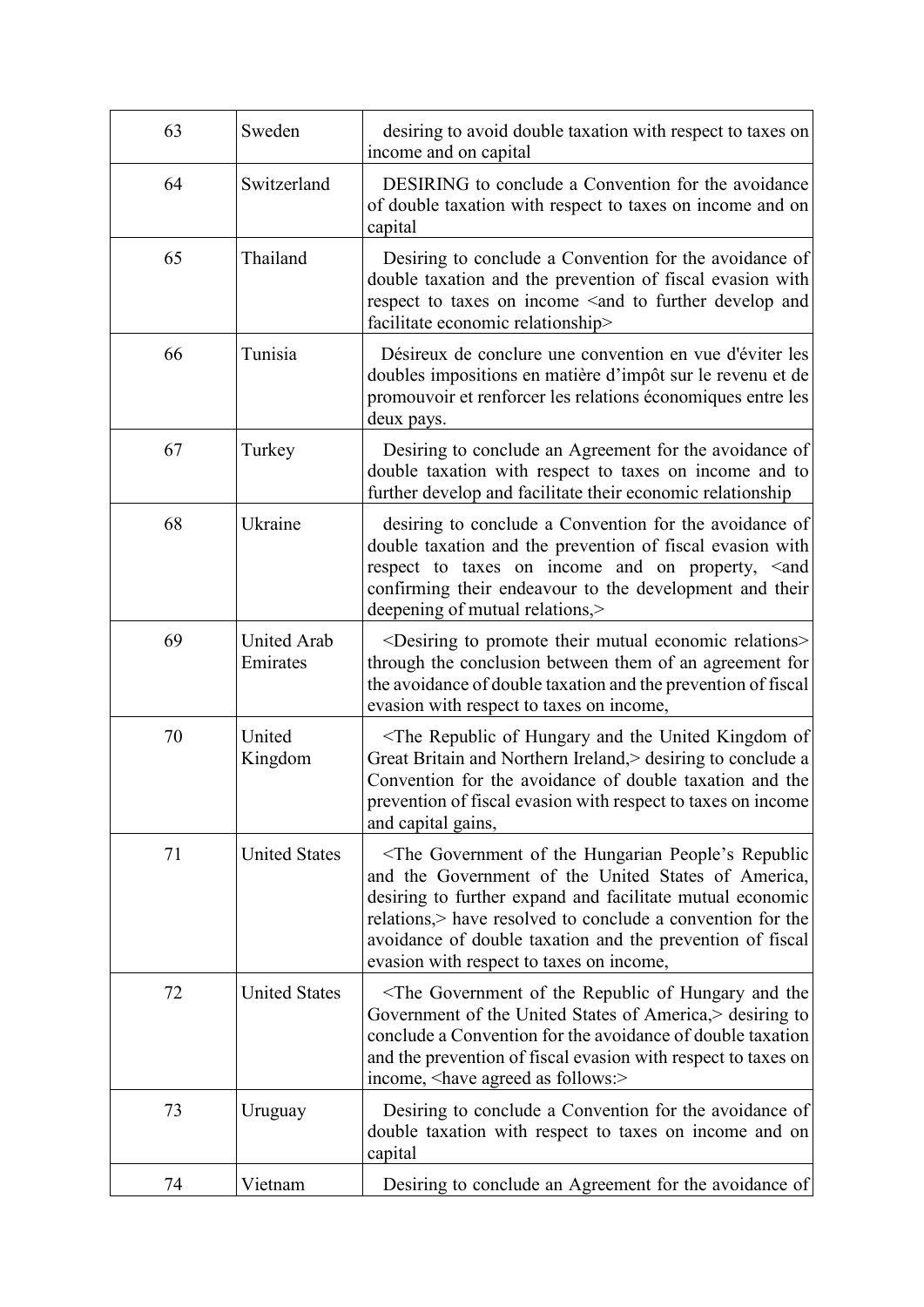|  | double taxation and the prevention of fiscal evasion with |
|--|-----------------------------------------------------------|
|  | respect to taxes on income.                               |

# *Notification of Listed Agreements Not Containing Existing Preamble Language*

Pursuant to Article 6(6) of the Convention, Hungary considers that the following agreements do not contain preamble language referring to a desire to develop an economic relationship or to enhance co-operation in tax matters.

| <b>Listed Agreement Number</b> | <b>Other Contracting Jurisdiction</b> |
|--------------------------------|---------------------------------------|
| $\overline{4}$                 | Austria                               |
| 9                              | Bosnia and Herzegovina                |
| 12                             | Canada                                |
| 14                             | Croatia                               |
| 15                             | Czech Republic                        |
| 17                             | Denmark                               |
| 19                             | Estonia                               |
| 20                             | Finland                               |
| 24                             | Greece                                |
| 25                             | Hong Kong                             |
| 32                             | Japan                                 |
| 36                             | Latvia                                |
| 37                             | Liechtenstein                         |
| 38                             | Lithuania                             |
| 41                             | Malta                                 |
| 42                             | Mexico                                |
| 45                             | North Macedonia                       |
| 49                             | Philippines                           |
| 51                             | Portugal                              |
| 54                             | Russia                                |
| 56                             | Saudi Arabia                          |
| 57                             | Serbia                                |
| 58                             | Singapore                             |
| 59                             | Slovak Republic                       |
| 60                             | Slovenia                              |
| 63                             | Sweden                                |
| 64                             | Switzerland                           |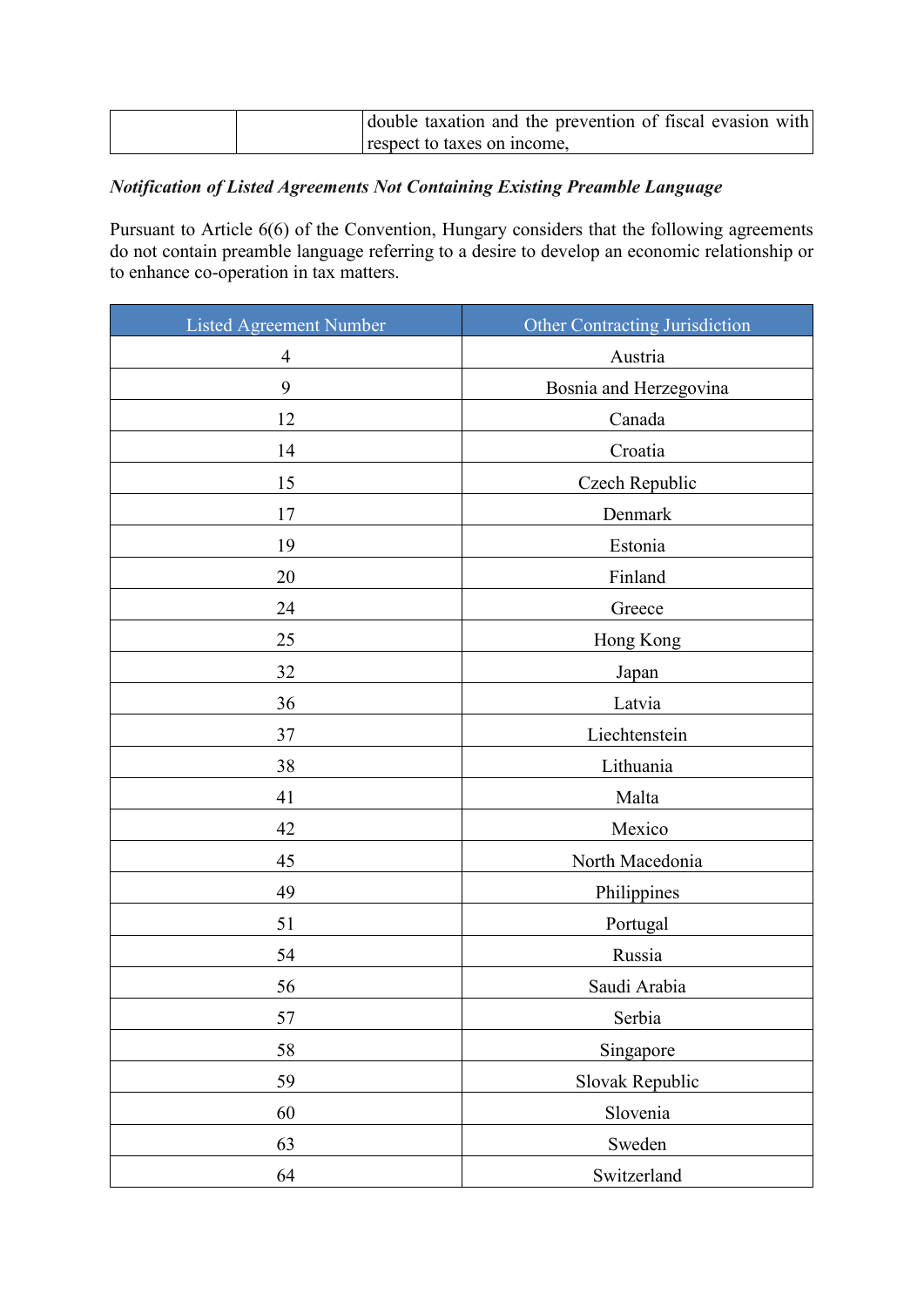| 66 | Tunisia              |
|----|----------------------|
| 67 | Turkey               |
| 70 | United Kingdom       |
| 72 | <b>United States</b> |
| 74 | Vietnam              |

## **Article 7 – Prevention of Treaty Abuse**

## *Notification of Choice of Optional Provisions*

Pursuant to Article 7(17)(b) of the Convention, Hungary hereby chooses to apply Article 7(4).

### *Notification of Existing Provisions in Listed Agreements*

Pursuant to Article 7(17)(a) of the Convention, Hungary considers that the following agreements are not subject to a reservation under Article 7(15)(b) and contain a provision described in Article 7(2). The article and paragraph number of each such provision is identified below.

| Listed Agreement Number | Other Contracting Jurisdiction | Provision                                                         |
|-------------------------|--------------------------------|-------------------------------------------------------------------|
| 6                       | Bahrain                        | Article 27                                                        |
| 30                      | Israel                         | Article 25                                                        |
| 33                      | Kazakhstan                     | Article $11(8)$ , Article $12(7)$                                 |
| 37                      | Liechtenstein                  | Article 28                                                        |
| 42                      | Mexico                         | Article 22 $(1)$ and $(2)$                                        |
| 47                      | Oman                           | Article 28                                                        |
| 56                      | Saudi Arabia                   | Article 28                                                        |
| 64                      | Switzerland                    | Protocol 3                                                        |
| 68                      | Ukraine                        | Article $11(7)$ , Article $12(6)$                                 |
| 70                      | United Kingdom                 | Article 10 (6), Article 11 (5),<br>Article 12 (5), Article 21 (4) |

#### **Article 8 – Dividend Transfer Transactions**

#### *Reservation*

Pursuant to Article 8(3)(a) of the Convention, Hungary reserves the right for the entirety of Article 8 not to apply to its Covered Tax Agreements.

### **Article 9 – Capital Gains from Alienation of Shares or Interests of Entities Deriving their Value Principally from Immovable Property**

## *Reservation*

Pursuant to Article 9(6)(a) of the Convention, Hungary reserves the right for Article 9(1) not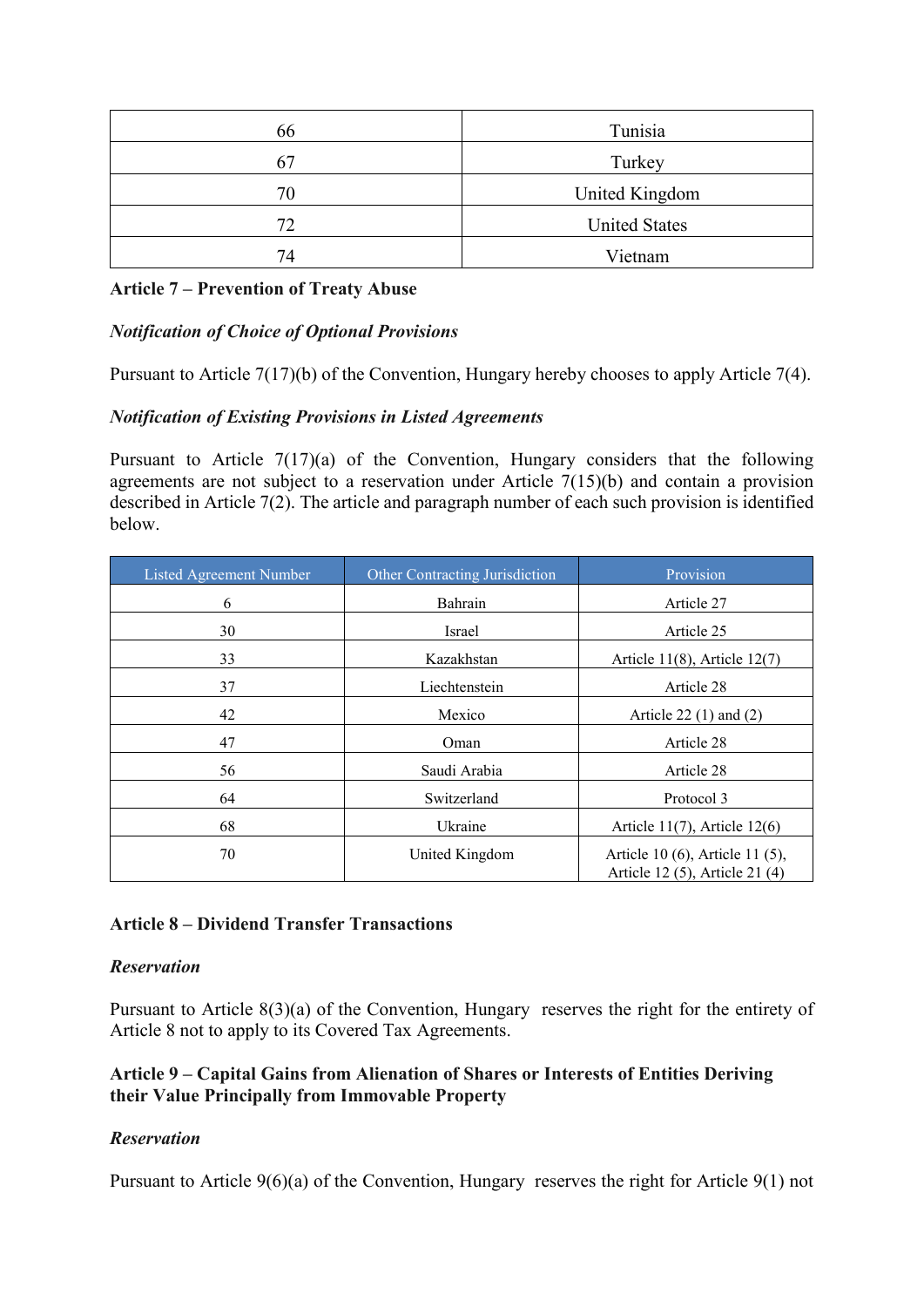to apply to its Covered Tax Agreements.

## **Article 10 – Anti-abuse Rule for Permanent Establishments Situated in Third Jurisdictions**

## *Reservation*

Pursuant to Article 10(5)(a) of the Convention, Hungary reserves the right for the entirety of Article 10 not to apply to its Covered Tax Agreements.

## **Article 11 – Application of Tax Agreements to Restrict a Party's Right to Tax its Own Residents**

## *Reservation*

Pursuant to Article 11(3)(a) of the Convention, Hungary reserves the right for the entirety of Article 11 not to apply to its Covered Tax Agreements.

## **Article 12 – Artificial Avoidance of Permanent Establishment Status through Commissionnaire Arrangements and Similar Strategies**

## *Reservation*

Pursuant to Article 12(4) of the Convention, Hungary reserves the right for the entirety of Article 12 not to apply to its Covered Tax Agreements.

## **Article 13 – Artificial Avoidance of Permanent Establishment Status through the Specific Activity Exemptions**

## *Reservation*

Pursuant to Article 13(6)(a) of the Convention, Hungary reserves the right for the entirety of Article 13 not to apply to its Covered Tax Agreements.

## **Article 14 – Splitting-up of Contracts**

## *Reservation*

Pursuant to Article 14(3)(a) of the Convention, Hungary reserves the right for the entirety of Article 14 not to apply to its Covered Tax Agreements.

## **Article 15 – Definition of a Person Closely Related to an Enterprise**

## *Reservation*

Pursuant to Article 15(2) of the Convention, Hungary reserves the right for the entirety of Article 15 not to apply to the Covered Tax Agreement to which the reservations described in Article 12(4), Article 13(6)(a) or (c), and Article 14(3)(a) apply.

## **Article 16 – Mutual Agreement Procedure**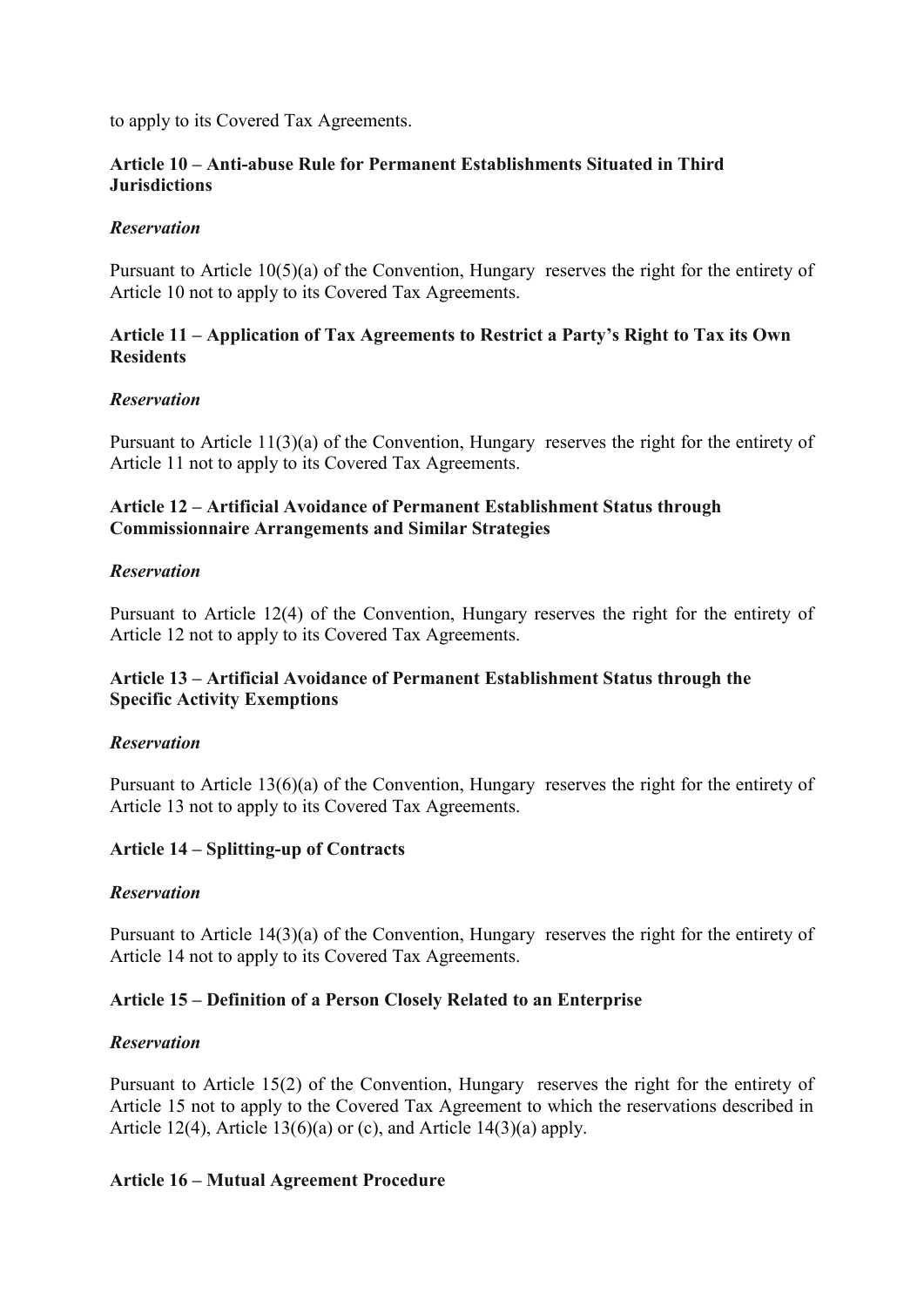## *Reservation*

Pursuant to Article 16(5)(a) of the Convention, Hungary reserves the right for the first sentence of Article 16(1) not to apply to its Covered Tax Agreements on the basis that it intends to meet the minimum standard for improving dispute resolution under the OECD/G20 BEPS Package by ensuring that under each of its Covered Tax Agreements (other than a Covered Tax Agreement that permits a person to present a case to the competent authority of either Contracting Jurisdiction), where a person considers that the actions of one or both of the Contracting Jurisdictions result or will result for that person in taxation not in accordance with the provisions of the Covered Tax Agreement, irrespective of the remedies provided by the domestic law of those Contracting Jurisdictions, that person may present the case to the competent authority of the Contracting Jurisdiction of which the person is a resident or, if the case presented by that person comes under a provision of a Covered Tax Agreement relating to non-discrimination based on nationality, to that of the Contracting Jurisdiction of which that person is a national; and the competent authority of that Contracting Jurisdiction will implement a bilateral notification or consultation process with the competent authority of the other Contracting Jurisdiction for cases in which the competent authority to which the mutual agreement procedure case was presented does not consider the taxpayer's objection to be justified.

# *Notification of Existing Provisions in Listed Agreements*

Pursuant to Article  $16(6)(b)(i)$  of the Convention, Hungary considers that the following agreements contain a provision that provides that a case referred to in the first sentence of Article 16(1) must be presented within a specific time period that is shorter than three years from the first notification of the action resulting in taxation not in accordance with the provisions of the Covered Tax Agreement. The article and paragraph number of each such provision is identified below.

| Listed Agreement Number | Other Contracting Jurisdiction | Provision                         |
|-------------------------|--------------------------------|-----------------------------------|
|                         | Canada                         | Article $25(1)$ , second sentence |
| 28                      | Indonesia                      | Article $25(1)$ , second sentence |
| 49                      | Philippines                    | Article $24(1)$ , second sentence |
| 51                      | Portugal                       | Article $25(1)$ , second sentence |

Pursuant to Article  $16(6)(b)(ii)$  of the Convention, Hungary considers that the following agreements contain a provision that provides that a case referred to in the first sentence of Article 16(1) must be presented within a specific time period that is at least three years from the first notification of the action resulting in taxation not in accordance with the provisions of the Covered Tax Agreement. The article and paragraph number of each such provision is identified below.

| Listed Agreement Number | Other Contracting Jurisdiction | Provision                         |
|-------------------------|--------------------------------|-----------------------------------|
|                         | Albania                        | Article $26(1)$ , second sentence |
|                         | Armenia                        | Article $25(1)$ , second sentence |
|                         | Australia                      | Article $25(1)$ , second sentence |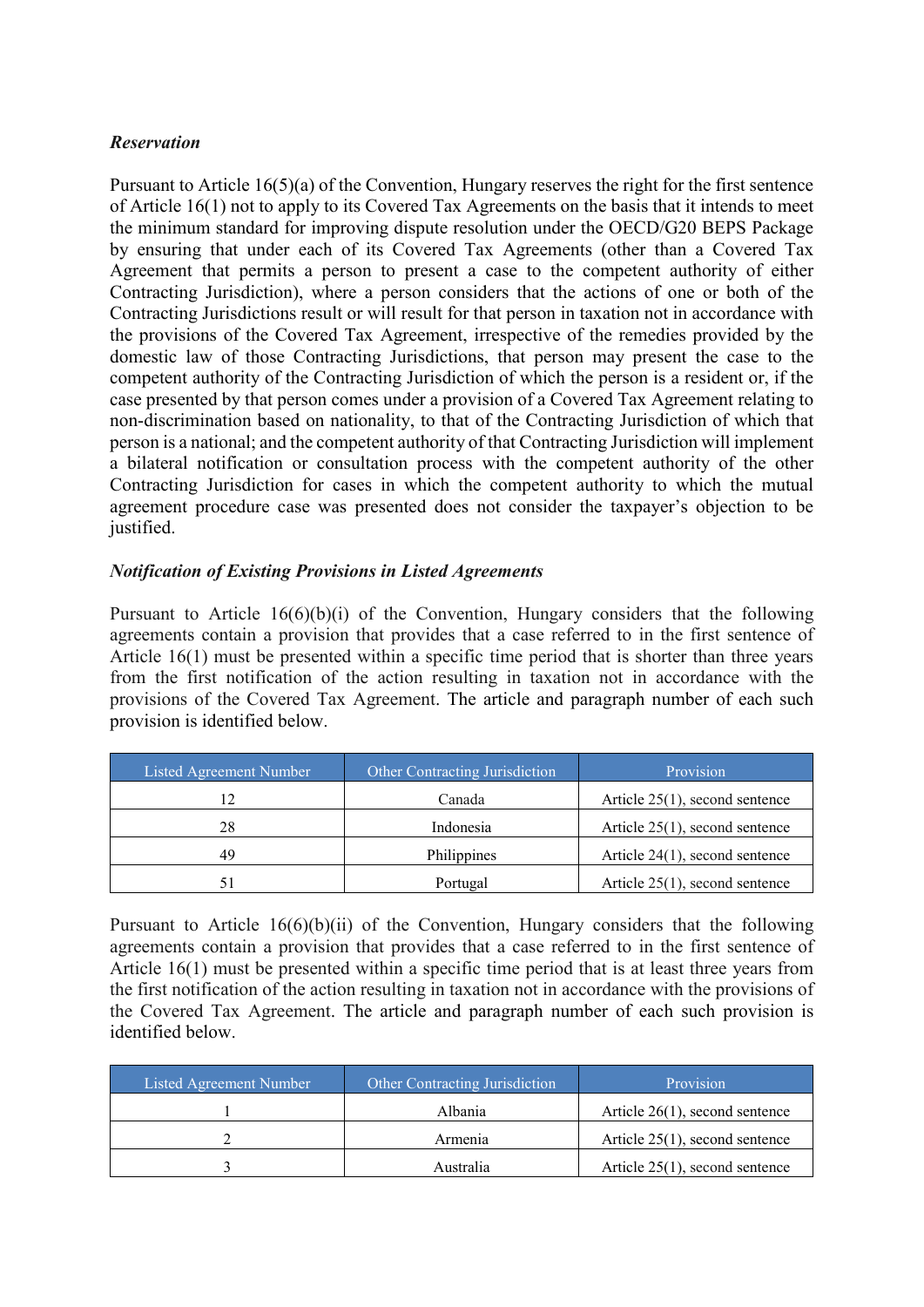| 5              | Azerbaijan             | Article $25(1)$ , second sentence |
|----------------|------------------------|-----------------------------------|
| 6              | Bahrain                | Article 24(1), second sentence    |
| $\overline{7}$ | Belarus                | Article $26(1)$ , second sentence |
| 8              | Belgium                | Article $25(1)$ , second sentence |
| 9              | Bosnia and Herzegovina | Article $25(1)$ , second sentence |
| 11             | Bulgaria               | Article $26(1)$ , second sentence |
| 13             | China                  | Article 25(1), second sentence    |
| 14             | Croatia                | Article $25(1)$ , second sentence |
| 15             | Czech Republic         | Article $25(1)$ , second sentence |
| 16             | Cyprus                 | Article $26(1)$ , second sentence |
| 17             | Denmark                | Article $23(1)$ , second sentence |
| 18             | Egypt                  | Article $25(1)$ , second sentence |
| 19             | Estonia                | Article $25(1)$ , second sentence |
| 20             | Finland                | Article $25(1)$ , second sentence |
| 21             | France                 | Article 26(1), second sentence    |
| 22             | Georgia                | Article $26(1)$ , second sentence |
| 23             | Germany                | Article $24(1)$ , second sentence |
| 24             | Greece                 | Article $26(1)$ , second sentence |
| 25             | Hong Kong              | Article $23(1)$ , second sentence |
| 26             | Iceland                | Article 24(1), second sentence    |
| 27             | India                  | Article 25(1), second sentence    |
| 29             | Ireland                | Article $25(1)$ , second sentence |
| 30             | Israel                 | Article $26(1)$ , second sentence |
| 31             | Italy                  | Article $26(1)$ , second sentence |
| 32             | Japan                  | Article $25(1)$ , second sentence |
| 33             | Kazakhstan             | Article 25(1), second sentence    |
| 34             | Korea                  | Article $25(1)$ , second sentence |
| 35             | Kuwait                 | Article $25(1)$ , second sentence |
| 36             | Latvia                 | Article $25(1)$ , second sentence |
| 37             | Liechtenstein          | Article $25(1)$ , second sentence |
| 38             | Lithuania              | Article 25(1), second sentence    |
| 39             | Luxemburg              | Article $25(1)$ , second sentence |
| 40             | Malaysia               | Article $25(1)$ , second sentence |
| 41             | Malta                  | Article $25(1)$ , second sentence |
| 42             | Mexico                 | Article $25(1)$ , second sentence |
| 43             | Morocco                | Article $25(1)$ , second sentence |
| 44             | Netherlands            | Article $26(1)$ , second sentence |
| 45             | North Macedonia        | Article 26(1), second sentence    |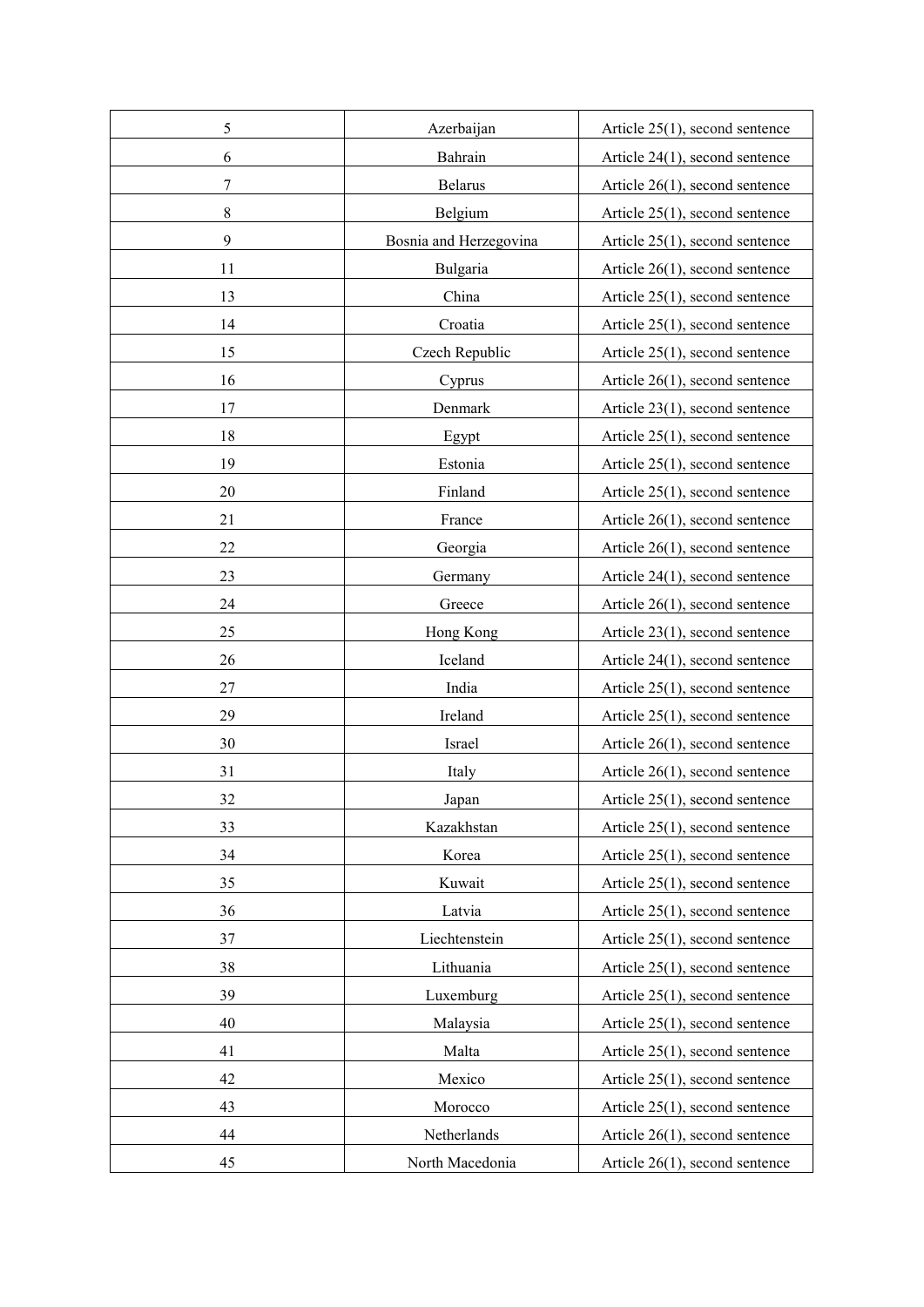| 47 | Oman                 | Article $25(1)$ , second sentence |
|----|----------------------|-----------------------------------|
| 48 | Pakistan             | Article $26(1)$ , second sentence |
| 50 | Poland               | Article $26(1)$ , second sentence |
| 52 | Qatar                | Article $24(1)$ , second sentence |
| 53 | Romania              | Article $27(1)$ , second sentence |
| 54 | Russia               | Article $25(1)$ , second sentence |
| 55 | San Marino           | Article $24(1)$ , second sentence |
| 56 | Saudi Arabia         | Article $25(1)$ , second sentence |
| 57 | Serbia               | Article $26(1)$ , second sentence |
| 58 | Singapore            | Article $26(1)$ , second sentence |
| 59 | Slovak Republic      | Article $25(1)$ , second sentence |
| 60 | Slovenia             | Article $25(1)$ , second sentence |
| 61 | South Africa         | Article $25(1)$ , second sentence |
| 62 | Spain                | Article $26(1)$ , second sentence |
| 63 | Sweden               | Article 25(1), second sentence    |
| 64 | Switzerland          | Article $25(1)$ , second sentence |
| 65 | Thailand             | Article $25(1)$ , second sentence |
| 66 | Tunisia              | Article 24(1), second sentence    |
| 68 | Ukraine              | Article $25(1)$ , second sentence |
| 69 | United Arab Emirates | Article $25(1)$ , second sentence |
| 73 | Uruguay              | Article $26(1)$ , second sentence |
| 74 | Vietnam              | Article $25(1)$ , second sentence |

#### *Notification of Listed Agreements Not Containing Existing Provisions*

Pursuant to Article 16(6)(c)(i) of the Convention, Hungary considers that the following agreement does not contain a provision described in Article  $16(4)(b)(i)$ .

| Listed Agreement Number | <b>Other Contracting Jurisdiction</b> |
|-------------------------|---------------------------------------|
|                         | Mexico                                |

Pursuant to Article  $16(6)(c)(ii)$  of the Convention, Hungary considers that the following agreements do not contain a provision described in Article  $16(4)(b)(ii)$ .

| Listed Agreement Number | Other Contracting Jurisdiction |
|-------------------------|--------------------------------|
| 4                       | Austria                        |
| o                       | Belgium                        |
| 10                      | <b>Brazil</b>                  |
| 12                      | Canada                         |
| 18                      | Egypt                          |
| 42                      | Mexico                         |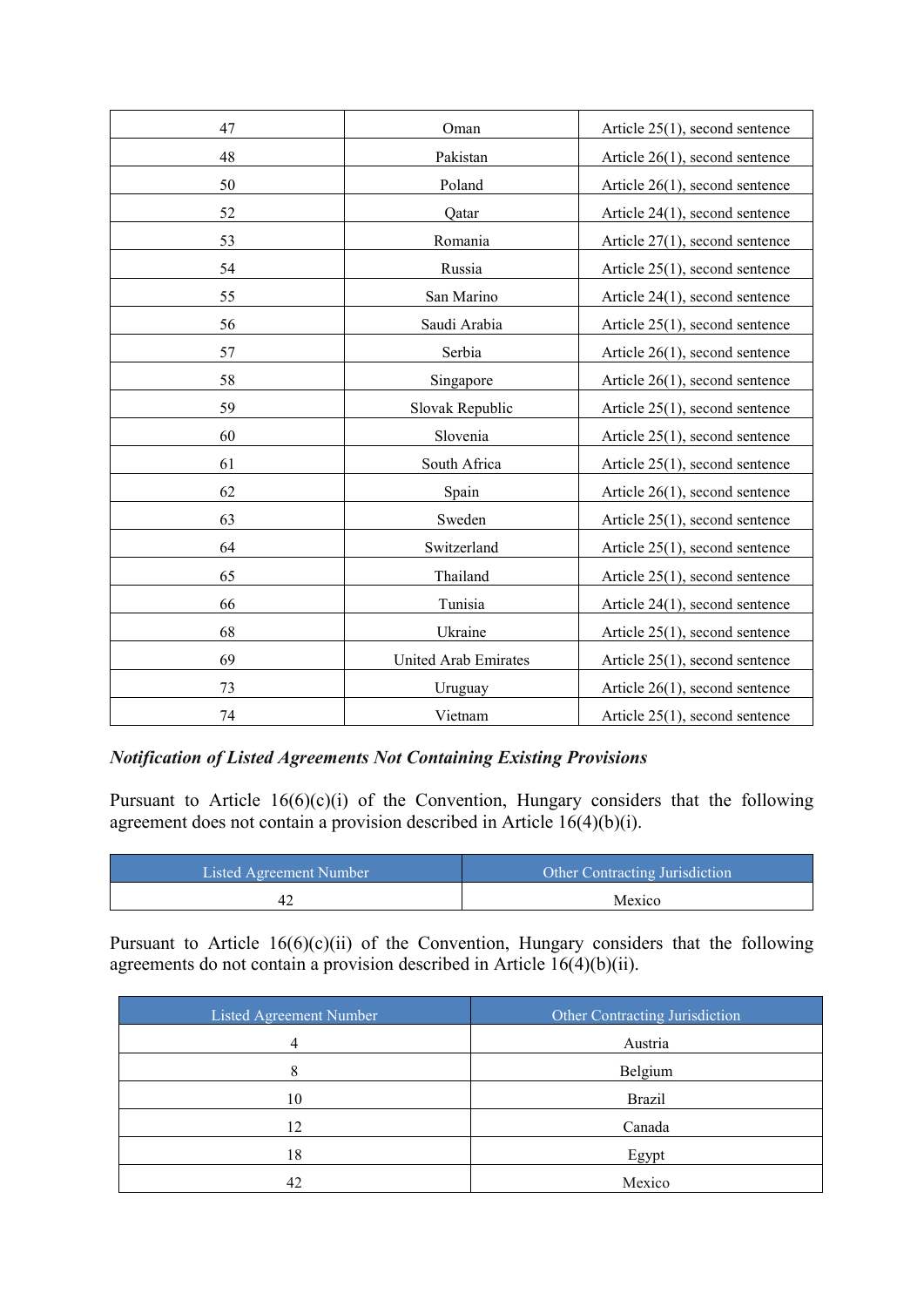| 49 | Philippines          |
|----|----------------------|
| 51 | Portugal             |
| 53 | Romania              |
| 62 | Spain                |
| 64 | Switzerland          |
| 65 | Thailand             |
| 67 | Turkey               |
| 70 | United Kingdom       |
| 72 | <b>United States</b> |

Pursuant to Article 16(6)(d)(i) of the Convention, Hungary considers that the following agreements do not contain a provision described in Article 16(4)(c)(i).

| Listed Agreement Number | Other Contracting Jurisdiction |
|-------------------------|--------------------------------|
|                         | Australia                      |
|                         | France                         |

Pursuant to Article 16(6)(d)(ii) of the Convention, Hungary considers that the following agreements do not contain a provision described in Article  $16(4)(c)(ii)$ .

| Listed Agreement Number | Other Contracting Jurisdiction |
|-------------------------|--------------------------------|
|                         | Australia                      |
|                         | Belgium                        |
|                         | <b>Brazil</b>                  |

# **Article 17 – Corresponding Adjustments**

## *Reservation*

Pursuant to Article 17(3)(a) of the Convention, Hungary reserves the right for the entirety of Article 17 not to apply to its Covered Tax Agreements that already contain a provision described in Article 17(2). The following agreements contain provisions that are within the scope of this reservation.

| Listed Agreement Number | Other Contracting Jurisdiction | Provision      |
|-------------------------|--------------------------------|----------------|
|                         | Albania                        | Article $9(2)$ |
|                         | Armenia                        | Article 9(2)   |
| 3                       | Australia                      | Article $9(3)$ |
|                         | Azerbaijan                     | Article $9(2)$ |
| 6                       | Bahrain                        | Article $9(2)$ |
|                         | <b>Belarus</b>                 | Article $9(2)$ |
| 11                      | Bulgaria                       | Article 9(2)   |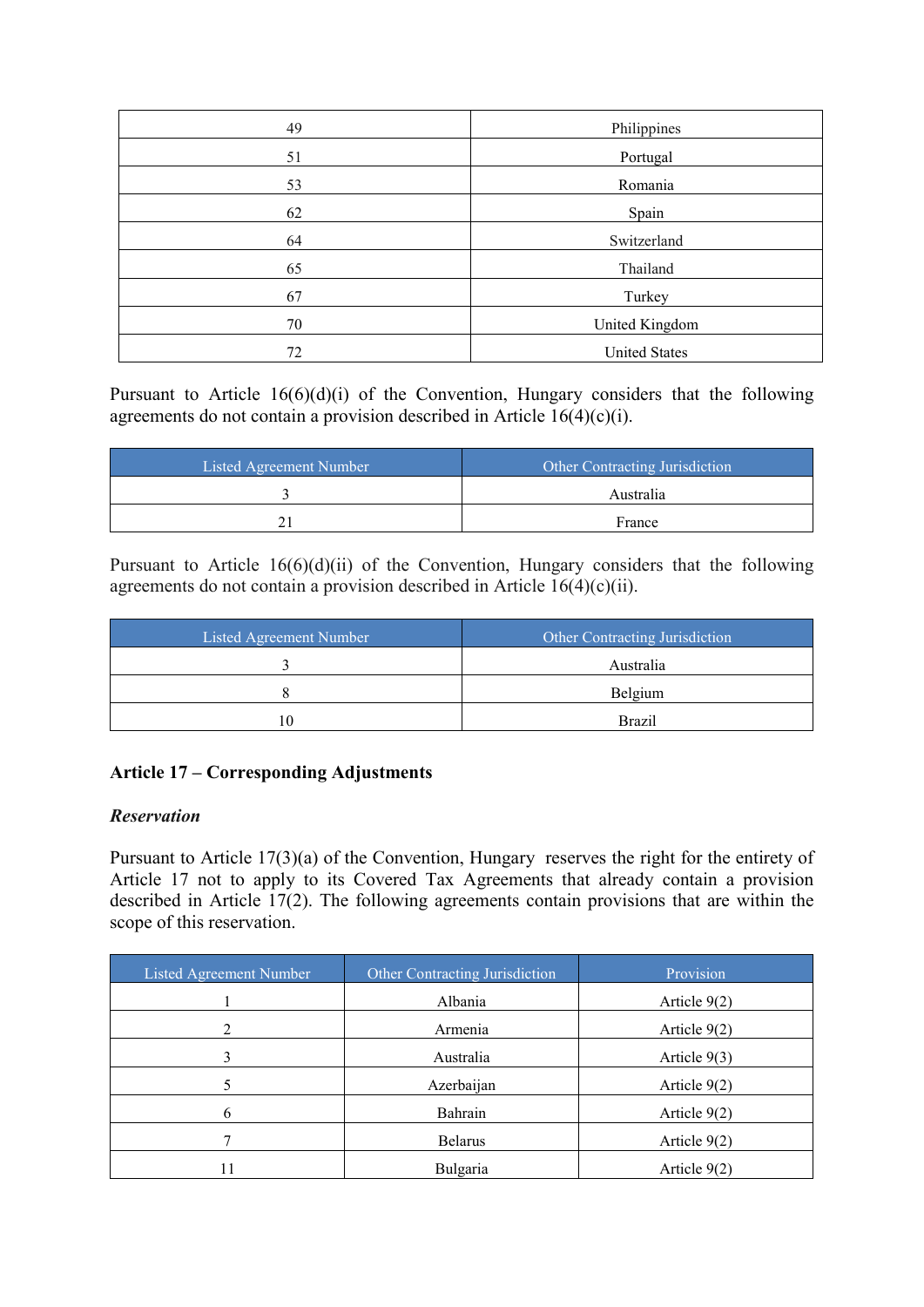| 12     | Canada               | Article 9(2)    |
|--------|----------------------|-----------------|
| 17     | Denmark              | Article 9(2)    |
| 18     | Egypt                | Article 9(2)    |
| 22     | Georgia              | Article $9(2)$  |
| 23     | Germany              | Article 9(2)    |
| 25     | Hong Kong            | Article $9(2)$  |
| 26     | Iceland              | Article 9(2)    |
| $27\,$ | India                | Article $9(2)$  |
| 29     | Ireland              | Article 9(2)    |
| 35     | Kuwait               | Article 9(2)    |
| 37     | Liechtenstein        | Article 9(2)    |
| 39     | Luxemburg            | Article 9(2)    |
| 41     | Malta                | Article 9(3)    |
| 42     | Mexico               | Article 9(2)    |
| 44     | Netherlands          | Article 9(2)    |
| 45     | North Macedonia      | Article 9(2)    |
| 47     | Oman                 | Article 9(2)    |
| 48     | Pakistan             | Article 9(2)    |
| 49     | Philippines          | Article 8(2)    |
| 51     | Portugal             | Article 9(2)    |
| 52     | Qatar                | Article 9(2)    |
| 55     | San Marino           | Article 9(2)    |
| 56     | Saudi Arabia         | Article 9(2)    |
| 60     | Slovenia             | Article $9(2)$  |
| 61     | South Africa         | Article 9(2)    |
| 63     | Sweden               | Article 9(2)    |
| 64     | Switzerland          | Article 9(2)    |
| 67     | Turkey               | Article 9(2)    |
| 69     | United Arab Emirates | Article $10(2)$ |
| $70\,$ | United Kingdom       | Article 9(2)    |
| $72\,$ | <b>United States</b> | Article 9(2)    |

# **Article 18 – Choice to Apply Part VI**

# *Notification of Choice of Optional Provisions*

Pursuant to Article 18 of the Convention, Hungary hereby chooses to apply Part VI.

# **Article 19 – Mandatory Binding Arbitration**

## *Reservation*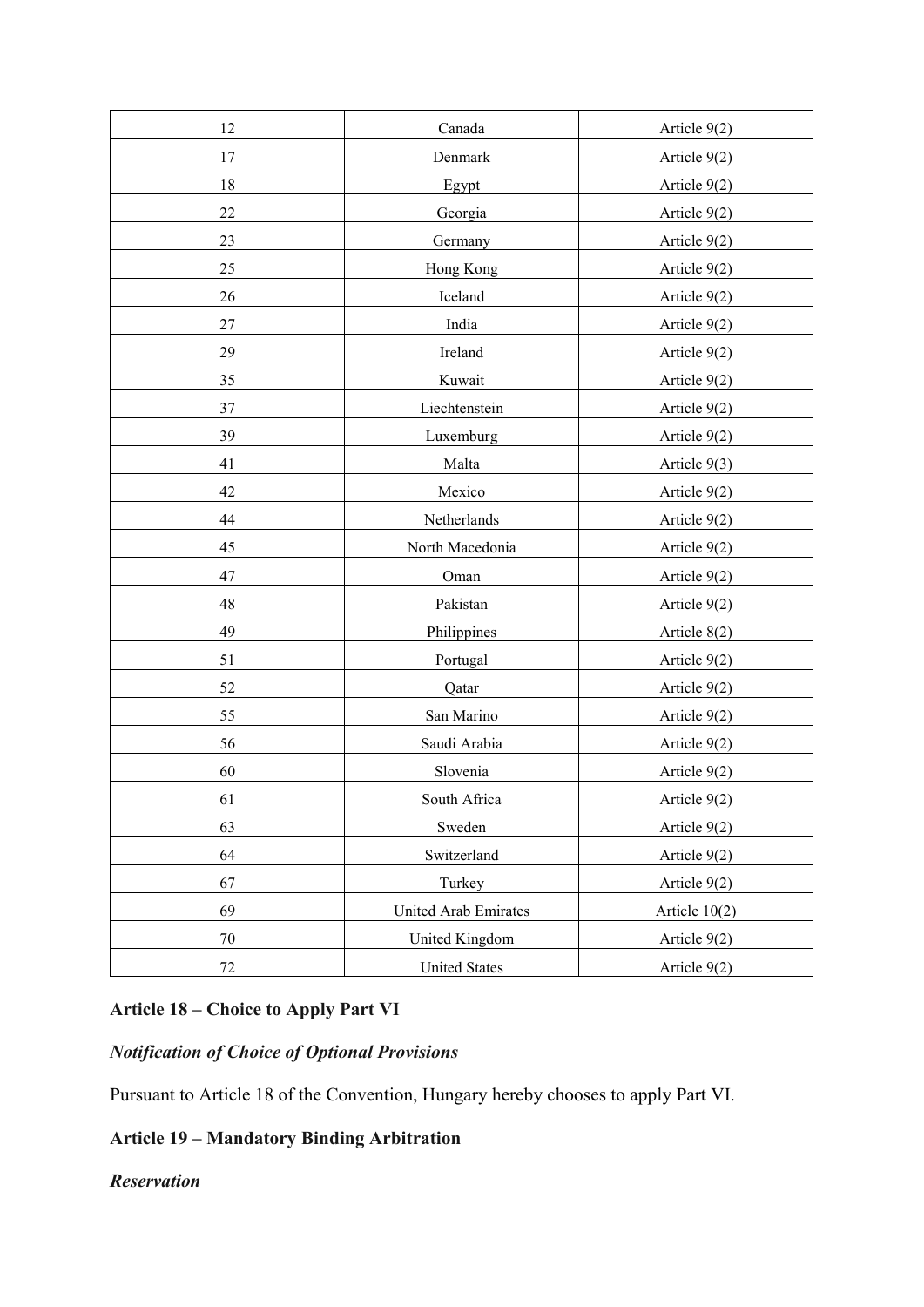Pursuant to Article 19(12) of the Convention, Hungary reserves the right for the following rules to apply with respect to its Covered Tax Agreements notwithstanding the other provisions of Article 19:

- a) any unresolved issue arising from a mutual agreement procedure case otherwise within the scope of the arbitration process provided for by the Convention shall not be submitted to arbitration, if a decision on this issue has already been rendered by a court or administrative tribunal of either Contracting Jurisdiction;
- b) if, at any time after a request for arbitration has been made and before the arbitration panel has delivered its decision to the competent authorities of the Contracting Jurisdictions, a decision concerning the issue is rendered by a court or administrative tribunal of one of the Contracting Jurisdictions, the arbitration process shall terminate.

# **Article 23 – Type of Arbitration Process**

## *Reservation*

Pursuant to Article 23(2) of the Convention, for the purpose of applying Article 23 to its Covered Tax Agreements, Hungary reserves the right for Article 23(1) not to apply to its Covered Tax Agreements.

## **Article 24 – Agreement on a Different Resolution**

## *Notification of Choice of Optional Provisions*

Pursuant to Article 24(1) of the Convention, Hungary hereby chooses to apply Article 24(2).

## **Article 28 – Reservations**

## *Reservation Formulated for Scope of Arbitration*

Pursuant to Article 28(2)(a) of the Convention, Hungary formulates the following reservations with respect to the scope of cases that shall be eligible for arbitration under the provisions of Part VI.

- 1. Hungary reserves the right to exclude from the scope of Part VI any case that falls within the scope of application of the Convention on the Elimination of Double Taxation in Connection with the Adjustment of Profits of Associated Enterprises (90/436/EEC) as amended or any subsequent regulation replacing, amending or updating these rules.
- 2. Hungary reserves the right to exclude from the scope of Part VI any case that falls within the scope of application of the COUNCIL DIRECTIVE (EU) 2017/1852 of 10 October 2017 on tax dispute resolution mechanisms in the European Union or any subsequent regulation replacing, amending or updating these rules.
- 3. Hungary reserves the right to exclude from the scope of Part VI on a case-by-case